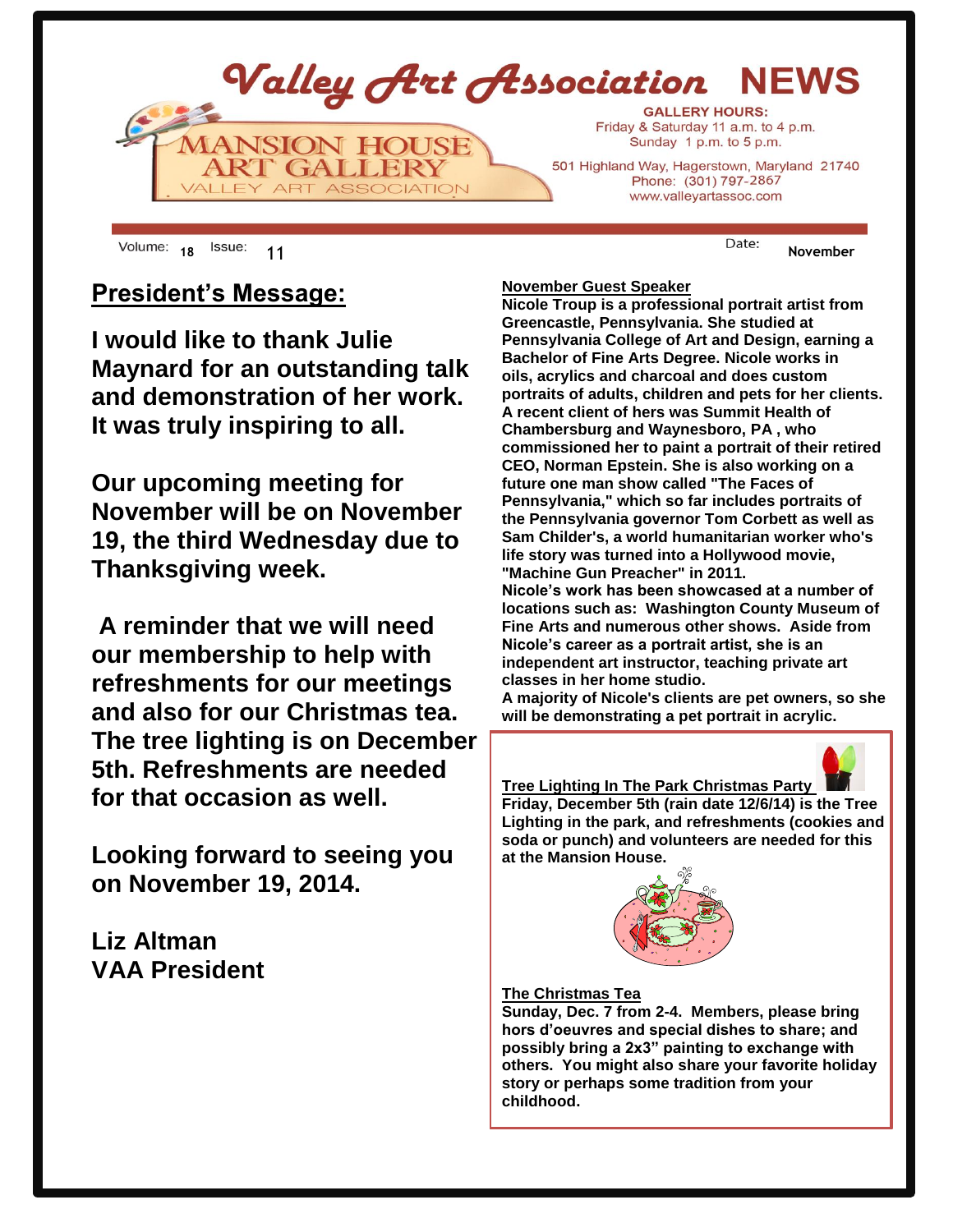

#### **The Christmas Craft Show**

**The beginning of November we will be setting up for our Holiday Sales of creative items made by members. These items will be available for people who visit the Mansion House during the holidays to purchase unique gift items. December 2014. Any member wishing to participate in any of the set ups for the holiday season is welcome. These items must be picked up after Christmas, by January 1st.**

**Any member wishing to participate in any of the set ups for the holiday season is welcome. Members can bring crafts for sale with an inventory and price list any day that the gallery is open. Members can also bring up to10 shrink wraps (but not bins). Items will be available through December.**

#### **All Member Show**

**Please contact Janie or Nancy for information on how you can be a part of the season's events! We would like members to start thinking about the upcoming ALL Member show in December. Members can drop off paintings for the all member show, "Think Snow" the week of November 27th. The show will be hung on December 4th. These paintings should be picked up February 2nd. Janie has obtained VAA business cards and a supply of gallery cards for paintings, and Liz will announce their availability to the members. Janie also arranged to have the calendar and Facebook icons moved to the main menu on the VAA web site to make them more accessible.** 

#### **Dear Area Artists,**

**You are invited to participate in the upcoming 6th annual Mountaintop Community Fall Fair and Art Show. Saturday, November 1, 2014, 9:00 a.m. - 3:00 p.m. Blue Ridge Fire and Rescue Co., 13063 Monterey Lane, Blue Ridge Summit PA. Set up spaces are available at a cost of \$10** 

**For additional information contact: Lynn or Duke Martin (717) 642-5645, or email:jacksmtn@embarqmail.com or Kevin Kipe (301) 241-4863 (717) 552-6351.**

#### **Announcement to All Sitters**

**Please encourage ALL Visitors to sign our guest book before leaving the Galleries.**

**December 5th is the Tree Lighting in the Park.**

**December 7th is the VAA Christmas Tea. Members, please bring hors d'oeuvres and special dishes to share.**

#### **FYI for the VAA Membership**

**Once again, your VAA Board is diligently working to ensure that the Association will enjoy a fiscally secure future. Also, currently there exists a need to purchase some items that will be used to serve the membership as well as maintain an acceptable level of appearance of the Gallery. To achieve the above goals, the board is considering a recommendation to the membership that would increase our dues from \$25 annually to \$30 for 2015. Prior to this recommendation the Board would appreciate your suggestions pertaining to how financially the above obligations may be met. Your input is important! Please contact any Board member and share your thoughts with them. Thank you in advance for your time and efforts.**

**The following VAA Members will be showing their works in the month of November:**

#### **Washington County Arts Council Show**

**Janie Moltrup, a professional photographer and Marjorie Tressler, an accomplished portrait painter, will be the featured artists the month of November at the Washington Co. Arts Council in Hagerstown, Md. Their show will run from Oct 31 to December 2, 2014 with the opening reception being held Friday October 31 from 5-7pm. Janie's show titled "Textures in Nature" will be shown in the Hall Gallery. She has selected several of her stunning nature photos and turned them into beautiful art. Marjorie's show, "Be Big, Bold and Beautiful" will be featured in the Main Gallery. She will be showing many new paintings in oil with a variety of subjects including, stylized portraits, still life and landscapes. The hours of operation are, Tuesday -Friday 11-5pm and Saturday 10- 4pm.**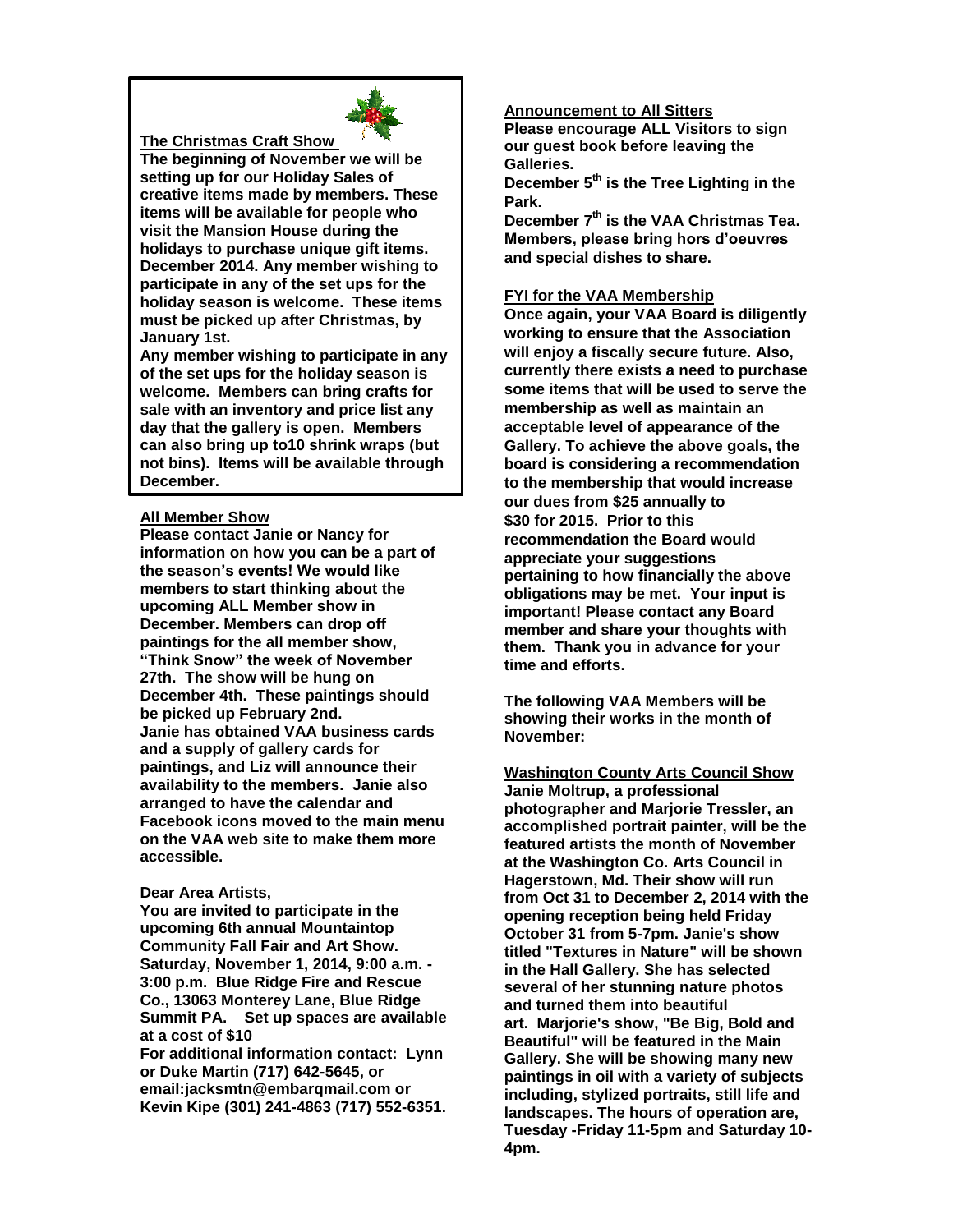#### **Destination Arts Show**

**Several VAA members known as the "Prometheans" are currently displaying their artwork in Waynesboro as a part of the Arts Alliance of Greater Waynesboro. The show is taking place at Gallery 20 East on 20 E. Main St. Everyone is encouraged to drop by and see these beautiful works as well as a large selection of creative photos called "Through The Lens" on display. Hours are:**

**Thursdays from 1:00 to 4:00 p.m. Fridays from 5:00 to 8:00 p.m. Saturdays from 12:00 to 6:00 p.m. Sundays from 1:00 to 4:00 p.m.**

**If any VAA members want to pay to have their event on FB, Contact Janie Moltrup or Nancy Arsenovic. As for the boosting the events people may want to do that to their own page and link it to the VAA website.**

#### **Wednesday Night Art Class**

**Dates: Continuous Day: Wednesday 6:30-9pm Location: Mansion House Tuition: \$65 per 6 week session. Marjorie Tressler is teaching a class in both oil and acrylic every Wednesday night except the fourth Wednesday of each month. These classes are for all painting levels. Each student gets individual attention and is encouraged to work on any subject they are interested in and wish to paint. This class is very unique where students are taught in a very friendly, relaxed atmosphere with fun conversations, where everyone is enjoying the experience of creating a beautiful painting. The only requirement is for students to provide their own materials and come to have fun!! For more information please contact Marjorie at 717-762-6791 or** 

#### **[marjorietressler@comcast.net.](mailto:marjorietressler@comcast.net)**

#### **Wednesday Art Group**

**The Wednesday Art Group invites you to join us. We meet every Wednesday from 10am to 2pm. Bring your lunch and paints, any medium. For more information call Audrey Mentzer at 301- 739-8112 or Ruth Peyton at 304-274-3465.**

#### **Inspiration Tuesdays**

**Dates: Continuous Day: Tuesday Time: 10am-2pm Location: Mansion House Tuition: Free. Marjorie Tressler is facilitating a weekly painting session in** 

**oil, acrylic, watercolor or mixed media for intermediate and advanced painters each Tuesday. These sessions are free and open to all members of the VAA. The artists share ideas, experiences, knowledge and use of materials. There are some critiques, but most of all, inspiration. The artists supply their own materials, still life set-ups and resource photographs, etc. The only requirement is that the artist needs to be selfmotivated and able to work independently. For more information or to sign up, please contact Marjorie at 717-762-6791 or** 

**[marjorietressler@comcast.net.](mailto:marjorietressler@comcast.net)**

#### **New and Improved Website**

**This article bears repeating. Visitors to the VAA website will notice a recently added NEW AND IMPROVED feature! Check out regularly up-dated pictures and comments which appear there. To add events, such as classes, trips, etc. please contact Janie Moltrup, Gallery Director, or one of the Board Members.**

#### **Changes to VAA Facebook Page Accessibility:**

**The URL for the VAA Facebook Page is below. This may be typed/entered into your Internet address bar at any time to access the VAA Facebook Page.** *[https://www.facebook.com/ValleyArtAsso](https://www.facebook.com/ValleyArtAssociationHagerstown.Md)*

## *[ciationHagerstown.Md](https://www.facebook.com/ValleyArtAssociationHagerstown.Md)*

**Facebook and Calendar links have moved to the Menu column. This is a great way to see what is going on at the Mansion House. There are no longer icons at the bottom of the web page main website: [www.valleyartassoc.com](http://www.valleyartassoc.com/)**

#### **Artist Presentation at Washington County Museum of Fine Arts**

**Rebecca Hoffberger is the founder of the wonderful American Visionary Art Museum in Baltirmore. (If you haven't been, it's well worth the trip!) She will be at the Washington County Museum of Fine Arts in Hagerstown on Tuesday, November 11 at 7:00 P.M. I think you would enjoy this presentation by a "rock star" in the world of outsider art. Her impressive bio includes the following: A lifelong devotee of the power of intuition and fresh thought, Hoffberger was accepted into college at age 15, choosing instead to accept a personal invitation by the mime, Marcel Marceoux to become his first American**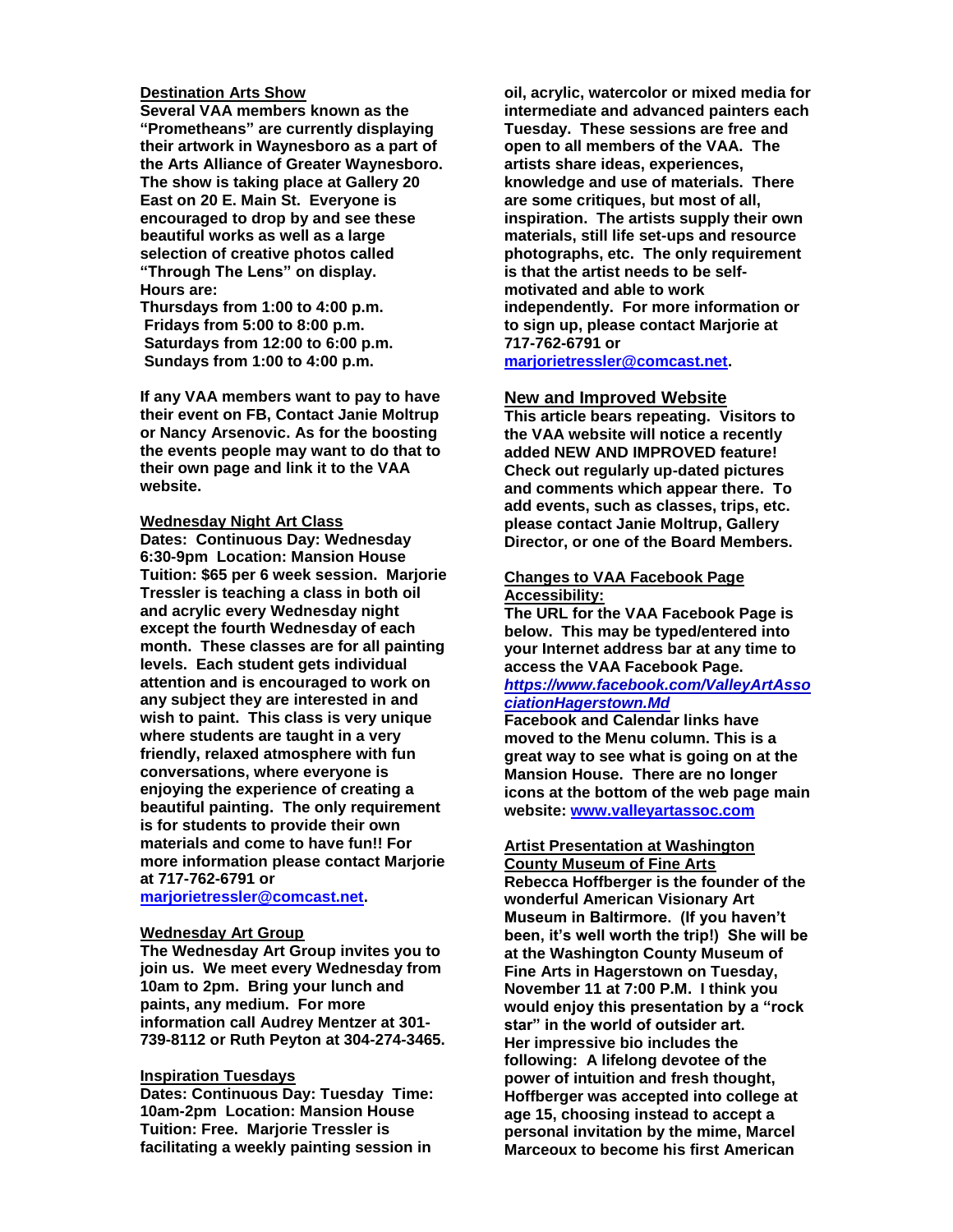**apprentice in Paris! By 19, she had founded her own ballet company. She is an incredibly talented woman, having accomplished more by age 25 than most of us do in a lifetime.** 

**Waynesboro Studio Art Club Workshop David Buckley Good will hold a 5 day workshop on instruction in oils November 3-7 from 9am-3:30pm at the Evangelical Lutheran Church in Waynesboro. The cost is \$165. For more information contact: Virginia 717-762- 3677.**

**Dues are due immediately for people who are hanging Art In The Hallway at Meritus Medical Center have Shrink Wraps at Mansion House.**

**2014 Hospitals Art In The Hallways Schedule:**

**Meritus** 

**November Lin Peterson**

**December Laura Shindle**

**Waynesboro**

**November Cindy Smith**

**December Evie Cook**

**Chambersburg**

**November Glen Sabetto**

**December Anne Finucane**

|                                 | <b>JANUARY</b> Carol Wilks   |  |  |
|---------------------------------|------------------------------|--|--|
| FEBRUARY Donna Mason            |                              |  |  |
|                                 | <b>MARCH</b> Tamara Hoffman  |  |  |
| <b>APRIL</b>                    | June Savannanh               |  |  |
| <b>MAY</b>                      | Lucy Ecker                   |  |  |
|                                 | <b>JUNE</b> Pauline Adams    |  |  |
| <b>JULY</b>                     | <b>Sue Bell</b>              |  |  |
|                                 | <b>AUGUST Marilyn Tracey</b> |  |  |
| <b>SEPTEMBER</b> Sue Parker     |                              |  |  |
| <b>OCTOBER Elizabet Stacey-</b> |                              |  |  |
| <b>Hurley</b>                   |                              |  |  |
| <b>NOVEMBER Eileen Pollock</b>  |                              |  |  |
| <b>DECEMBER</b> Bob Wantz       |                              |  |  |

## **2015 Dues**

**Annual 2015 Membership Dues of \$25 are now due. Make checks payable to Valley Art Association and mail to Donna Smith, Treasurer, Valley Art Association, 501 Highland Way, Hagerstown, MD 21740. If you have not paid your dues and have questions: Call Donna Smith, 301-797-8761 or DSmith7119@aol.com.**